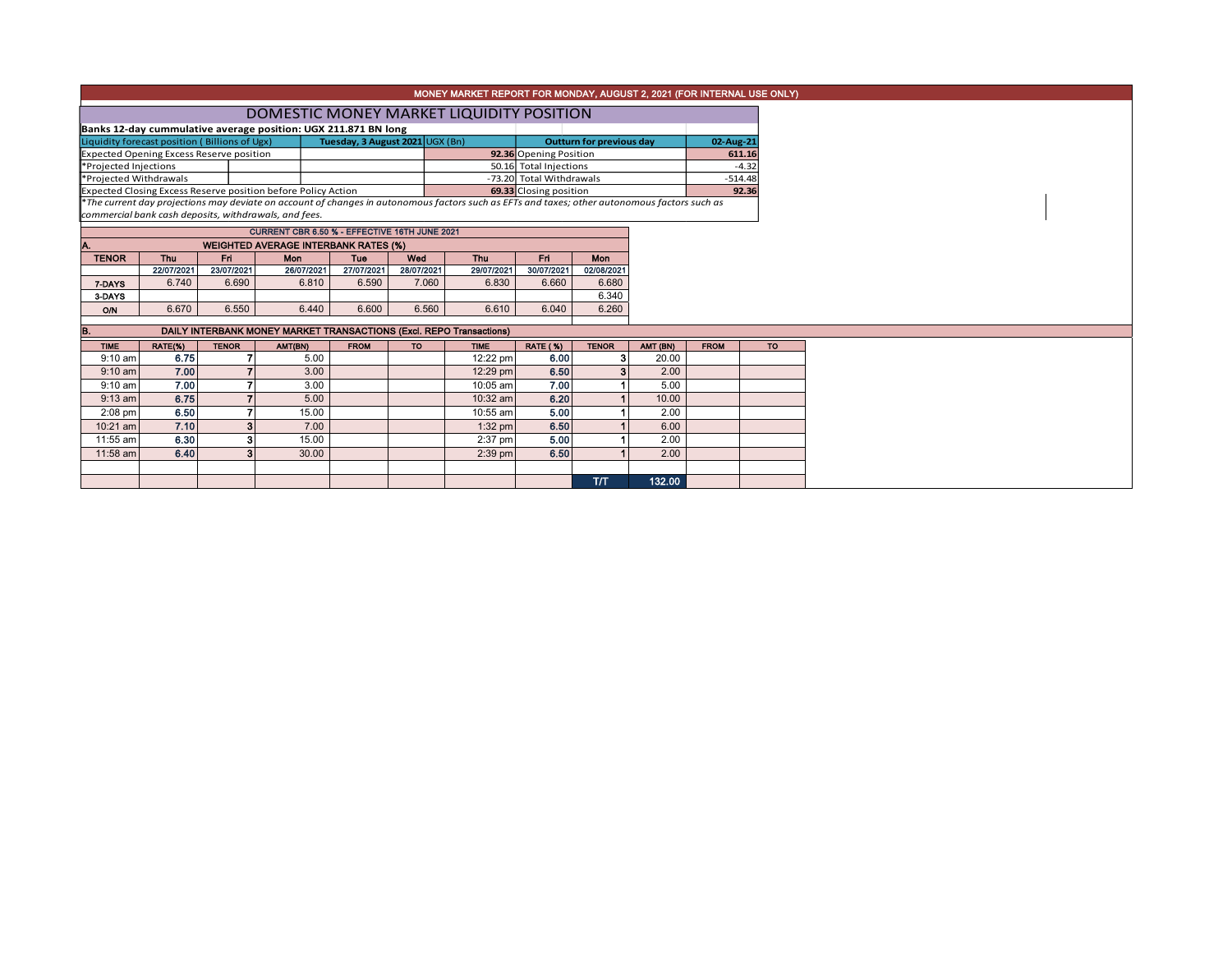| IC.              | <b>CBR AND THE 7- DAY WAR INTERBANK RATES</b> |                         |                                                                                       |                                                                                                                                                                          |                                                                  |                    |                |              |                                |            |            |  |  |  |
|------------------|-----------------------------------------------|-------------------------|---------------------------------------------------------------------------------------|--------------------------------------------------------------------------------------------------------------------------------------------------------------------------|------------------------------------------------------------------|--------------------|----------------|--------------|--------------------------------|------------|------------|--|--|--|
| 9.500<br>9.000   |                                               |                         |                                                                                       |                                                                                                                                                                          |                                                                  |                    |                |              |                                |            |            |  |  |  |
| 8.500            |                                               |                         |                                                                                       |                                                                                                                                                                          |                                                                  |                    |                |              |                                |            |            |  |  |  |
| 8.000            |                                               |                         |                                                                                       |                                                                                                                                                                          |                                                                  |                    |                |              |                                |            |            |  |  |  |
| 7.500            |                                               |                         |                                                                                       |                                                                                                                                                                          |                                                                  |                    |                |              |                                |            |            |  |  |  |
| 7.000            |                                               |                         |                                                                                       | . <del>.</del> .                                                                                                                                                         |                                                                  |                    |                |              |                                |            |            |  |  |  |
| 6.500<br>6.000   |                                               |                         |                                                                                       |                                                                                                                                                                          |                                                                  |                    |                |              |                                |            |            |  |  |  |
| 5.500            |                                               |                         |                                                                                       |                                                                                                                                                                          |                                                                  |                    |                |              |                                |            |            |  |  |  |
| 5.000            |                                               |                         |                                                                                       |                                                                                                                                                                          |                                                                  |                    |                |              |                                |            |            |  |  |  |
| 4.500            |                                               |                         |                                                                                       |                                                                                                                                                                          |                                                                  |                    |                |              |                                |            |            |  |  |  |
| 4.000            |                                               |                         |                                                                                       |                                                                                                                                                                          |                                                                  |                    |                |              |                                |            |            |  |  |  |
|                  | 15/07/2021                                    | 16/07/2021              | 19/07/2021                                                                            | 21/07/2021<br>22/07/2021                                                                                                                                                 | 23/07/2021                                                       | 26/07/2021         | 27/07/2021     | 28/07/2021   | 29/07/2021                     | 30/07/2021 | 02/08/2021 |  |  |  |
|                  |                                               |                         |                                                                                       |                                                                                                                                                                          |                                                                  |                    |                |              |                                |            |            |  |  |  |
|                  |                                               |                         |                                                                                       |                                                                                                                                                                          | • Overnight WAR -7-day WAR - CBR rate - Upper bound -Lower bound |                    |                |              |                                |            |            |  |  |  |
| D.               |                                               |                         |                                                                                       | MONETARY POLICY OPERATIONS MATURITIES PROFILE: (29-JULY 2021 - 26-AUG 2021)                                                                                              |                                                                  |                    |                |              |                                |            |            |  |  |  |
| <b>DATE</b>      | <b>THUR</b>                                   | <b>THUR</b>             | <b>THUR</b>                                                                           | <b>THUR</b><br><b>THUR</b>                                                                                                                                               | <b>TOTAL</b>                                                     |                    |                |              |                                |            |            |  |  |  |
|                  | 05-Aug-21                                     | 12-Aug-21               | 19-Aug-21                                                                             | 26-Aug-21<br>02-Sep-21                                                                                                                                                   |                                                                  |                    |                |              |                                |            |            |  |  |  |
| <b>REPO</b>      | 1.822.97                                      | $\sim$                  | $\sim$                                                                                | $\overline{\phantom{a}}$<br>$\overline{\phantom{a}}$                                                                                                                     | 1,822.97                                                         |                    |                |              |                                |            |            |  |  |  |
| <b>REV REPO</b>  | $\sim$                                        | $\sim$                  | $\sim$                                                                                | $\sim$<br>$\sim$                                                                                                                                                         | $\sim$                                                           |                    |                |              |                                |            |            |  |  |  |
| <b>DEPO AUCT</b> | 29.22                                         | 93.40                   | 59.13                                                                                 | 132.40<br>$\sim$                                                                                                                                                         | 314.15                                                           |                    |                |              |                                |            |            |  |  |  |
| <b>TOTALS</b>    | 1.852.19                                      | 93.40                   | 59.13                                                                                 | 132.40<br>A.                                                                                                                                                             | 2,137.12                                                         |                    |                |              |                                |            |            |  |  |  |
|                  |                                               |                         |                                                                                       | Total O/S Deposit Auction balances held by BOU up to 07 October Q912021: UGX 541 BN<br>Total O/S Repo, Reverse Repo & Deposit Auction balances held by BOU: UGX 2,364 BN |                                                                  |                    |                |              |                                |            |            |  |  |  |
|                  | (EI) STOCK OF TREASURY SECURITIES             |                         |                                                                                       | Eii)                                                                                                                                                                     | <b>MONETARY POLICY MARKET OPERATIONS</b>                         |                    |                |              |                                |            |            |  |  |  |
|                  | LAST TBIILS ISSUE DATE: 22-JULY-2021          |                         |                                                                                       |                                                                                                                                                                          | (VERTICAL REPOS, REV-REPOS & DEPOSIT AUCTIONS)                   |                    |                |              |                                |            |            |  |  |  |
|                  | On-the-run O/S T-BILL STOCKs (Bns-UGX)        |                         | 6,435.64                                                                              | 03/08/2021<br>OMO                                                                                                                                                        | <b>ISSUE DATE</b>                                                | <b>AMOUNT</b>      | <b>WAR</b>     | <b>RANGE</b> | <b>TENOR</b>                   |            |            |  |  |  |
|                  | On-the-run O/S T-BONDSTOCKs(Bns-UGX)          |                         | 20,097.75                                                                             | 03/08/2021 REPO                                                                                                                                                          | 24-Jun                                                           | 1,022.00           | 6.500          |              | $\overline{7}$                 |            |            |  |  |  |
|                  | TOTAL TBILL & TBOND STOCK- UGX                |                         | 26,533.38                                                                             | <b>REPO</b>                                                                                                                                                              | 30-Jun                                                           | 395.00             | 6.500          |              | $\mathbf{1}$                   |            |            |  |  |  |
| O/S=Outstanding  |                                               |                         |                                                                                       | <b>DAUT</b>                                                                                                                                                              | $01-Jul$                                                         | 66.93              | 6.946          |              | 28                             |            |            |  |  |  |
| <b>MATURITY</b>  | <b>TOTAL STOCK YTM (%)</b>                    |                         | <b>CHANGE IN</b>                                                                      | <b>DAUT</b><br><b>DAUT</b>                                                                                                                                               | $01-Jul$                                                         | 91.42              | 6.970          |              | 56                             |            |            |  |  |  |
| 91               | (BN UGX)                                      | AT CUT OFF <sup>®</sup> | <b>YTM</b> (+/-)<br>0.403                                                             | <b>REPO</b>                                                                                                                                                              | $01 -$ Jul<br>$01-Jul$                                           | 39.45<br>1,488.00  | 7.200<br>6.500 |              | 84<br>$\overline{7}$           |            |            |  |  |  |
| 182              | 89.71<br>448.19                               | 7.402<br>9.000          | 0.000                                                                                 | <b>REPO</b>                                                                                                                                                              | $02$ -Jul                                                        | 225.00             | 6.500          |              | $6\phantom{1}$                 |            |            |  |  |  |
| 364              | 5,897.73                                      | 10.245                  | $-0.005$                                                                              | <b>REPO</b>                                                                                                                                                              | 30-Jun                                                           | 395.00             | 6.500          |              | $\mathbf{1}$                   |            |            |  |  |  |
| 2YR              | $\sim$                                        | 11.500                  | $-1.500$                                                                              | <b>REPO</b>                                                                                                                                                              | 07-Jul                                                           | 354.00             | 6.500          |              | $\overline{1}$                 |            |            |  |  |  |
| 3YR              | $\sim$                                        | 12.800                  | $-1.197$                                                                              | <b>REPO</b>                                                                                                                                                              | 08-Jul                                                           | 1,546.50           | 6.500          |              | $\overline{7}$                 |            |            |  |  |  |
| 5YR              | 1,589.27                                      | 13.409                  | $-1.691$                                                                              | <b>DAUT</b>                                                                                                                                                              | $15 -$ Jul                                                       | 35.11              | 6.946          |              | 28                             |            |            |  |  |  |
| <b>10YR</b>      | 9,503.84                                      | 13.739                  | $-2.231$                                                                              | <b>DAUT</b>                                                                                                                                                              | $15 -$ Jul                                                       | 49.47              | 6.950          |              | 56                             |            |            |  |  |  |
| 15YR             | 7,717.58                                      | 14.400                  | $-1.700$                                                                              | <b>DAUT</b>                                                                                                                                                              | $15$ -Jul                                                        | 36.50              | 7.200          |              | 84                             |            |            |  |  |  |
| <b>20YR</b>      | 1,287.05                                      | 15.950                  | $-1.040$                                                                              | <b>REPO</b>                                                                                                                                                              | $15 -$ Jul                                                       | 1,253.50           | 6.500          |              | $\overline{7}$                 |            |            |  |  |  |
|                  |                                               |                         | Cut OFF is the lowest price/ highest yield that satisfies the auction awarded amount. | <b>REPO</b>                                                                                                                                                              | $16$ -Jul                                                        | 302.00             | 6.500          |              | $\,6\,$                        |            |            |  |  |  |
|                  |                                               |                         |                                                                                       | <b>REVREPO</b><br><b>REPO</b>                                                                                                                                            | $21 -$ Jul<br>$22$ -Jul                                          | 314.06<br>1,418.00 | 6.500          |              | $\mathbf{1}$<br>$\overline{7}$ |            |            |  |  |  |
|                  |                                               |                         |                                                                                       | <b>REPO</b>                                                                                                                                                              | 28-Jul                                                           | 228.04             | 6.500<br>6.500 |              | $\mathbf{1}$                   |            |            |  |  |  |
|                  |                                               |                         |                                                                                       | <b>DAUT</b>                                                                                                                                                              | 29-Jul                                                           | 39.79              | 6.946          |              | 28                             |            |            |  |  |  |
|                  |                                               |                         |                                                                                       | <b>DAUT</b>                                                                                                                                                              | 29-Jul                                                           | 49.47              | 6.950          |              | 56                             |            |            |  |  |  |
|                  |                                               |                         |                                                                                       | <b>DAUT</b>                                                                                                                                                              | $29 -$ Jul                                                       | 49.17              | 7.299          |              | 84                             |            |            |  |  |  |
|                  |                                               |                         |                                                                                       | <b>REPO</b>                                                                                                                                                              | 29-Jul                                                           | 1,403.00           | 6.500          |              | $\overline{7}$                 |            |            |  |  |  |
|                  |                                               |                         |                                                                                       | <b>REPO</b>                                                                                                                                                              | 02-Aug                                                           | 418.00             | 6.500          |              | $\mathbf{3}$                   |            |            |  |  |  |
|                  |                                               |                         |                                                                                       |                                                                                                                                                                          | WAR-Weighted Average Rate                                        |                    |                |              |                                |            |            |  |  |  |